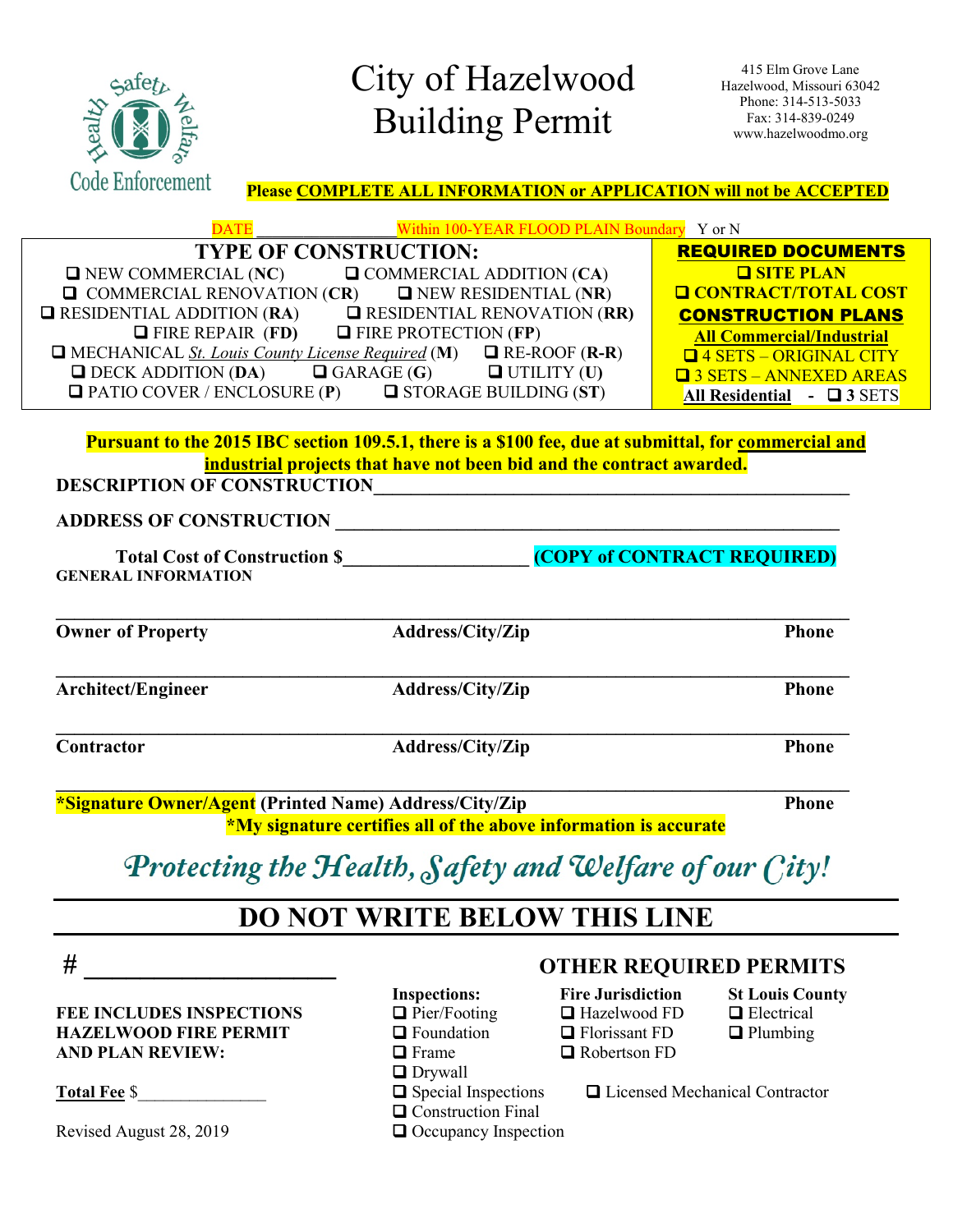

### **Residential Re-Roof Permit Checklist**

ADDRESS \_\_\_\_\_\_\_\_\_\_\_\_\_\_\_\_\_\_\_\_\_\_\_\_\_

 $\Box$  I will abide by attached City "Re-Roofing Building Permit Required" Guidelines.

 $\Box$  Attached is contractor's signed contract and, if applicable, the insurance company scope of work.

 $\Box$  I will schedule exposed decking inspection with City upon removal

of shingles and underlayment on one roof slope.

 $\Box$  Ice and water shield and drip edge are required.

| (Name)    |
|-----------|
| (Company) |
| (Address) |

I certify information provided is true and re-roof work will meet CITY of HAZELWOOD "Re-Roofing Building Permit Required" GUIDELINES

|  |  |  | Date |  |
|--|--|--|------|--|
|  |  |  |      |  |

| Signature |
|-----------|
|           |

\_\_\_\_\_\_\_\_\_\_\_\_\_\_\_\_\_\_\_\_\_\_\_\_\_\_\_\_\_\_\_\_ (Phone)

Revised August 28, 2019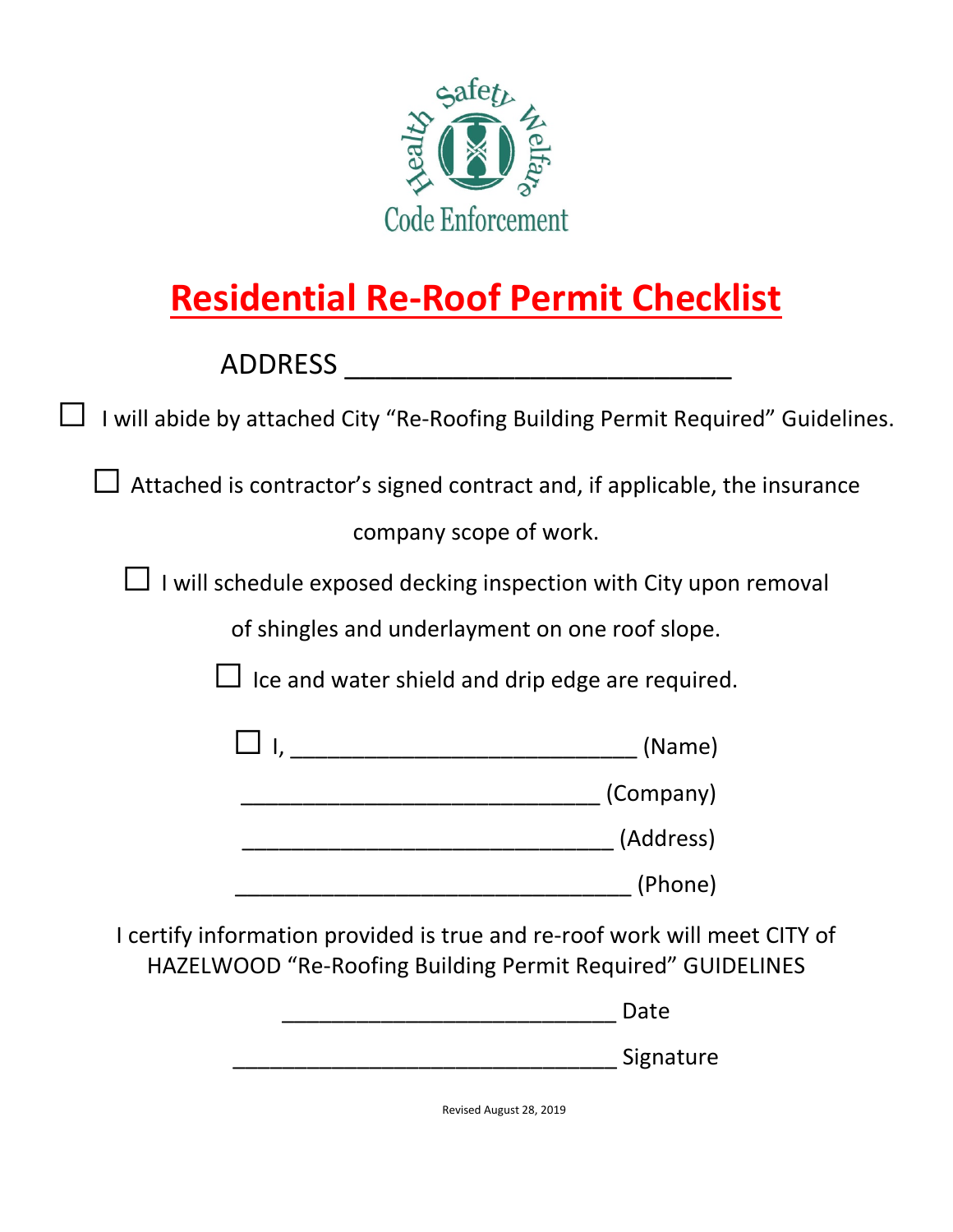

### **The following Inspections and Requirements are an obligation of this permit and final permit approval.**

Permit R-R-<br> **Address** 

- **1. Inspection Sheathing/decking** (once shingles and felt/tar paper have been removed) **New Decking** (if necessary) - "H" clips (if on  $24$ " o/c joists), fasteners 8d common nails  $-6$ " on seams/edges and 12" in field, maximum 1 layer decking.
- **2. Inspection Ice and Water shield** (from the eave to 24 inches inside of the exterior wall)
- **3. Inspection Drip Edge** (around full perimeter, top of felt/tar paper rakes and over Ice and Water shield on eaves.
- **4. Requirements Install per manufacturer's instructions Shingles** (two layer maximum) **Felt/tar paper** (minimum 15#) **Flashing** (metal, 30# felt, ice and water shield) **Attic Ventilation** (1 sq. ft. for each 150 sq. ft.)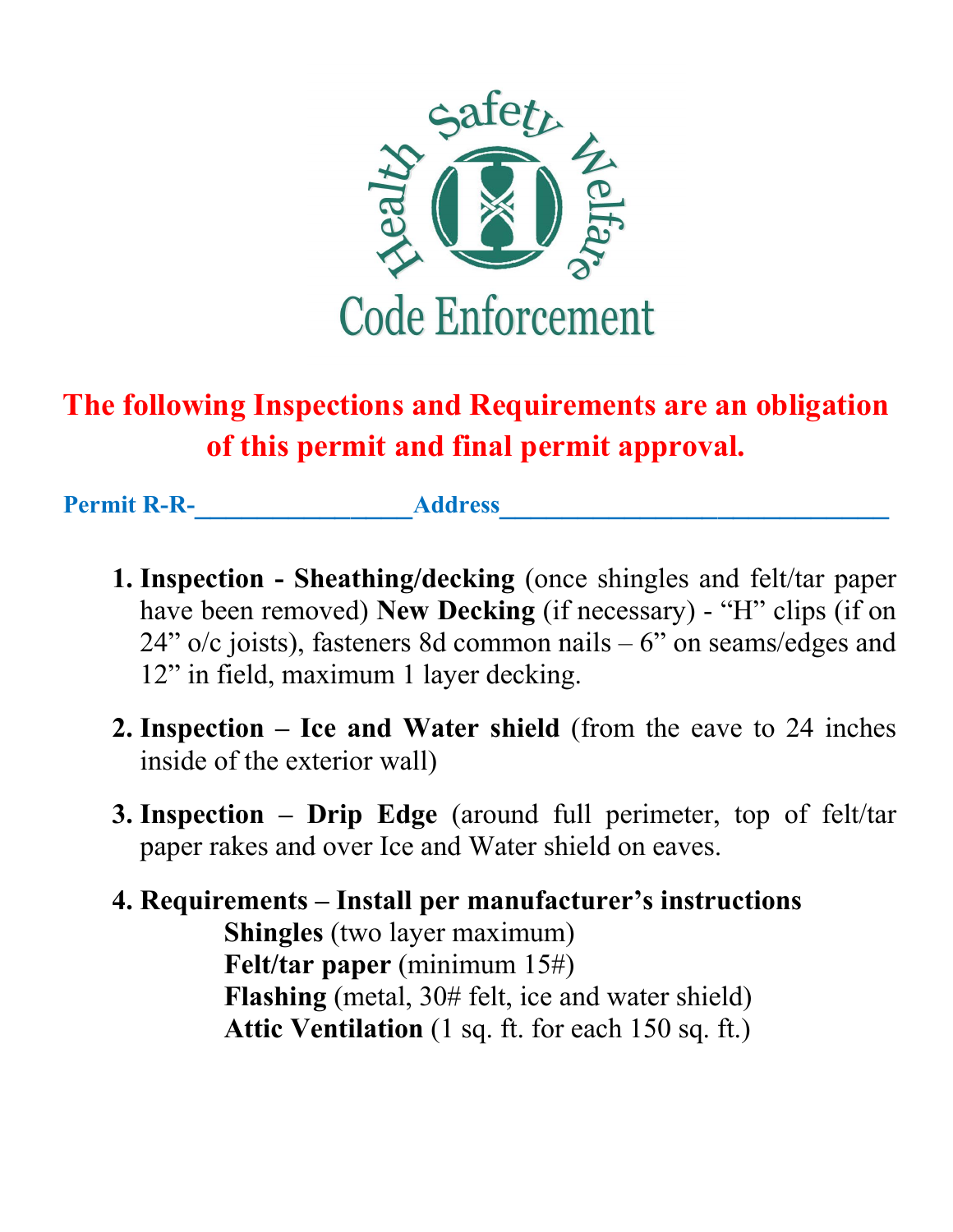

### **Re-Roofing Guidelines Building Permit Required**

**August 28, 2019**

#### **City of Hazelwood adopted the 2015 International Residential Code**

- *A Building Permit is required for all Residential re-roofing projects*
- *No Partial or Half Re-Roofs Allowed*
- *Any Proposed Repairs require City approval PRIOR to commencement of work*

#### **City Permit Inspections**

- *Sheathing inspection after shingles and underlayment (felt) has been removed.*
- *Proper installation of ice and water shield and "H" clips (if necessary) underlayment (felt), flashing and drip edge*
- *Final upon completed re-roof*

### **Code Considerations and Requirements for Residential Re-Roofing:**

 **The plywood sheathing is part of the structural lateral restraint system and is an essential element. If plywood has the incorrect span rating or is not attached properly, it can affect structural stability of the structure.** 

*Sheathing shall be inspected for thickness, structural integrity and APA rated span. If replacement is required, the building inspector will advise the APA rated panel required based on spacing of trusses or rafters. Replaced plywood should be fastened with a minimum of 8d common nails or 16ga staples (1- 3/4" long with a 7/16" crown). Fastener spacing shall be 6"oc. at panel edges and 12"oc. in the field. "H" clips are required on spans of 24" and additional fasteners may be required for lateral loads.* 

#### **Ice and Water Shield is required.**

*Ice and water shield shall extend from the lowest roofs eaves edge to a point of 24" minimum measured horizontally to a point being the interior of the exterior wall, (usually a minimum of two [2] rows)*

#### **Metal Drip Edge is required.**

*Metal drip edge shall be applied to the perimeter of the roofs exposed edges. Metal drip edge shall be placed over the roof felt on the gable/rake edges and under the Ice and Water shield on the eave edges.*

- **The roof slope will determine the roof covering material requirements.** *The normal installation of composition shingles are for roof with a slope of 4:12 or greater. For roof slopes less then 4:12 check the manufacturer's installation guidelines found on each bundle of roofing*
- **A maximum number of two (2) layers of shingles is allowed.**  *The maximum number of layers for a composition shingle roof is two (2)*
- **A maximum number of one (1) layer of decking is allowed.**  *The maximum number of layers for roof sheathing is one (1)*

#### **Flashing shall be properly installed.**

*Flashing helps prevent water from entering the building and varies depending on the roofing material. Valleys, sidewalls and other intersection of the roof and vertical or different plane surfaces all require flashing. Check the manufacturer's installation guidelines found on each bundler of roofing. Metal, 30# underlayment and/or Ice and Water shield are several of the products that can be used. All chimneys impeding water shed will require a cricket.*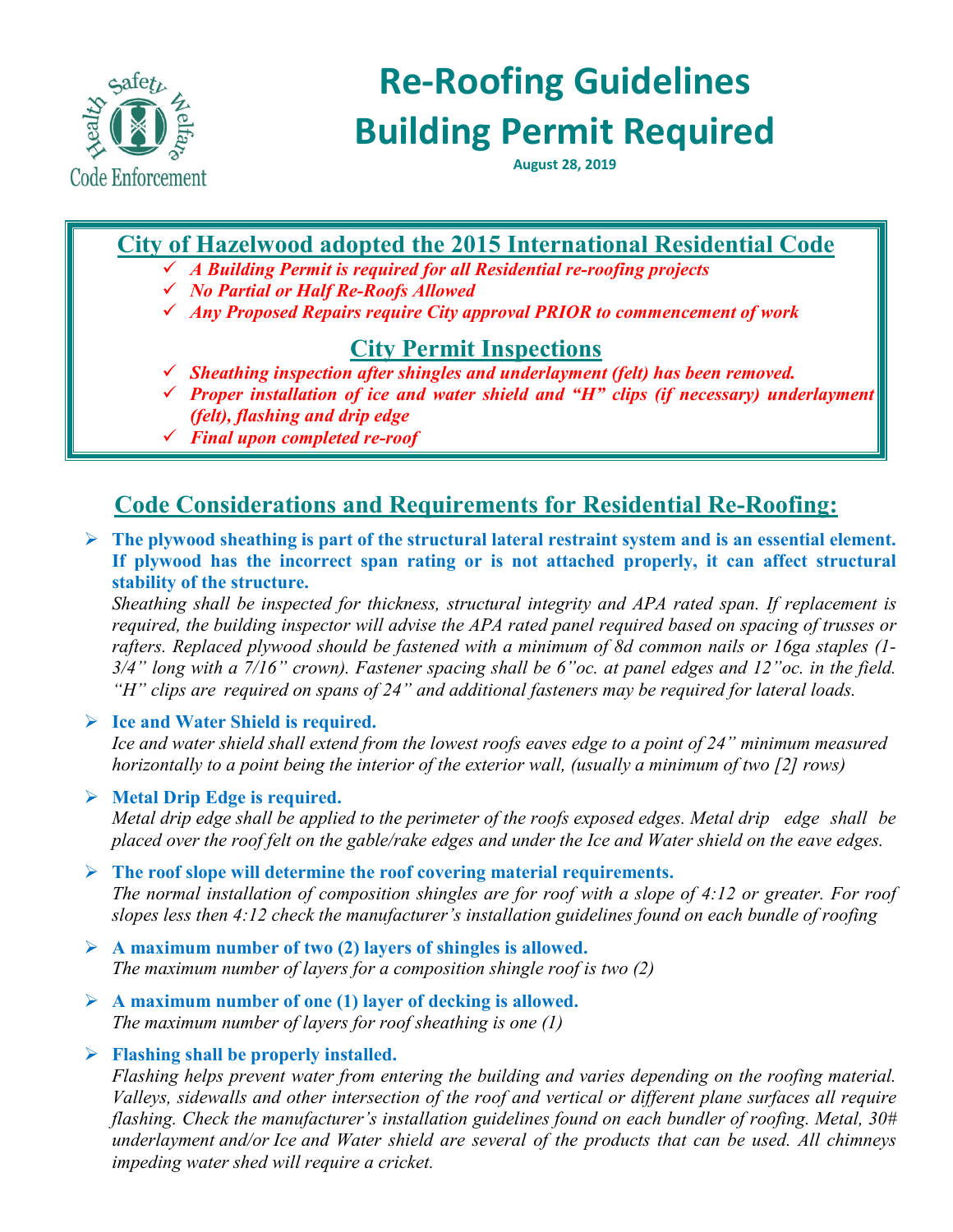#### **Underlayment (tar paper/ felt) shall be properly lapped.**

*Minimum of one (1) layer of 15# underlayment is required. The underlayment should be lapped 4" at the vertical seams and 2" at the horizontal seams. Special installation requirements are required on roofs that slope less than 4:12. Check the manufacturer's installation guidelines found on each bundle of roofing material.* 

#### **Roof ventilation shall provide minimum ventilation requirements.**

*Ventilation of the roof is required to help prevent damage from water vapor and condensation within the attic space. Roof ventilation should be calculated at rate of 1 sq. ft. of net vent area for every 150 sq. ft. of roof area. Each roof vent will have the total amount of area the vent will provide. Proper ventilation should be verified when new roofing materials are installed,* 

#### **All clothes dryer, bathroom and kitchen exhaust fans ducted through the attic shall extend to the exterior or to a dedicated roof vent.**

*Exhaust vented through the attic must be vented to the exterior or connected to a dedicated roof vent to assure exhausted air is vented to the exterior. During the removal of the existing roofing material dedicated roof vents are sometimes disconnected from the venting duct and are required to be reconnected.* 

#### **Roofing material shall be installed per the manufacturer's specifications and per the 2015 International Residential Code.**

*Each bundle of roofing material comes from the manufacturer with the installation requirements. These installation guidelines are typically code compliant. If shingles are not installed per the specifications, the warranty of the roofing maybe voided.* 

#### **Recovering versus replacement of roofing.**

*Wood shakes, slate, clay, cement or asbestos-cement tiles are required to be removed. Recovering of composition shingle materials is permitted provided there is only one (1) existing layer. Shingles shall be removed prior to installation of any unlike roofing material. If any roofing material is deteriorated or water-soaked and cannot provide an adequate base for the new material, the existing roof material is required to be removed and replaced.* 

*These guidelines may not cover all re-roof permit requirements; Please call 314-513-5033 with any questions you may have.* 

> **City of Hazelwood Code Enforcement 415 Elm Grove Lane Hazelwood, Missouri 63042**